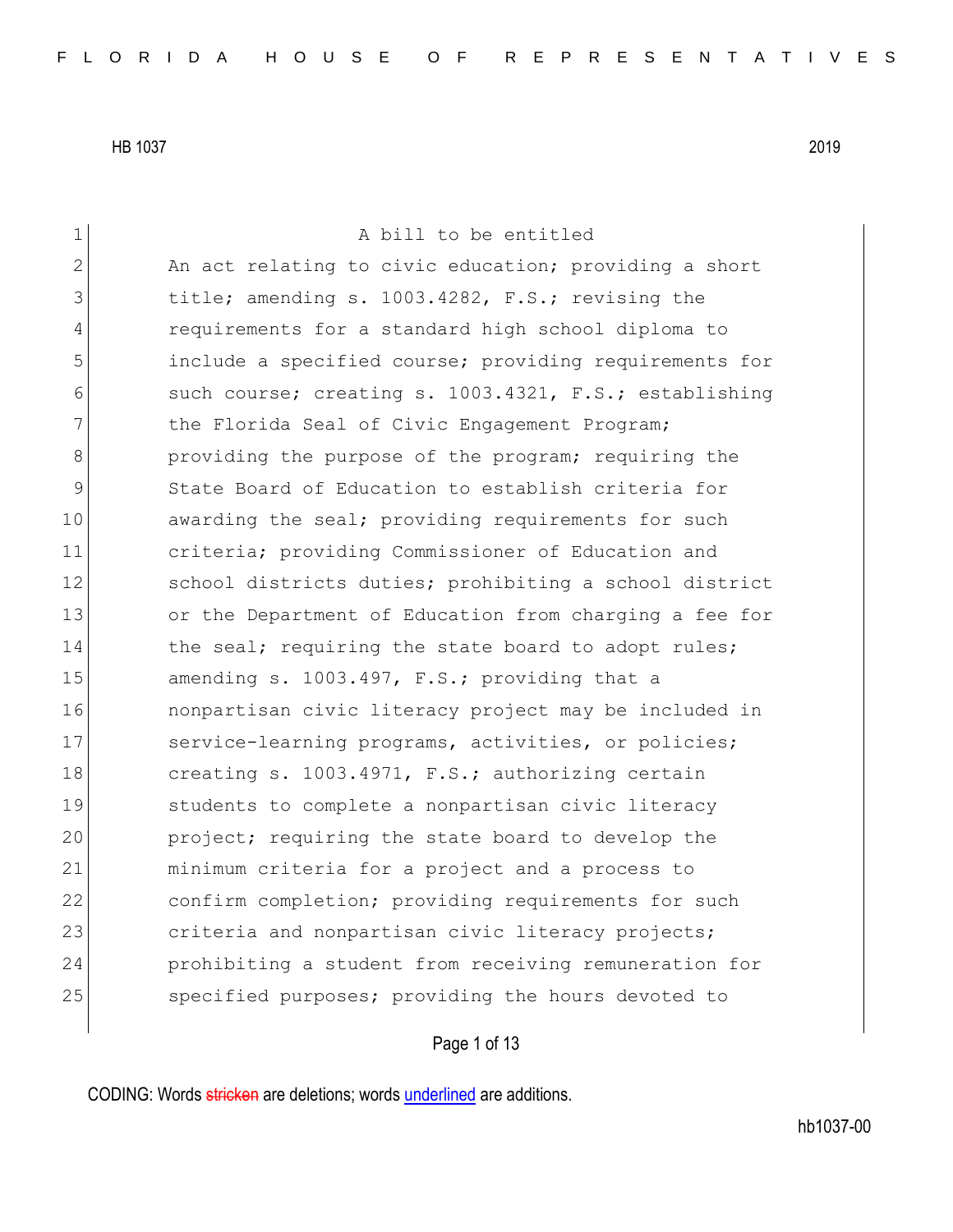Page 2 of 13 26 such a project and the project may be used for 27 Specified purposes; authorizing a school to integrate 28 a nonpartisan civic literacy project into a service-29 learning program or activity; requiring the state 30 board to adopt rules; creating s. 1003.632, F.S.; 31 requiring the state board to annually designate public 32 schools that meet specified criteria as Democracy 33 Schools; requiring the state board to establish the 34 criteria for designation as a Democracy School; 35 providing requirements for such criteria; requiring 36 the state board to adopt rules; amending s. 1007.25, 37 F.S.; providing that earning the Seal of Civic 38 Engagement demonstrates competency in civic literacy 39 for specified purposes; providing membership 40 requirements for a specified faculty committee; 41 amending s. 1008.34, F.S.; revising school grade 42 components to include students who complete a 43 specified course with a grade of "B" or higher; 44 providing a weighted calculation for schools 45 designated as a Democracy School; providing an 46 effective date. 47 48 Be It Enacted by the Legislature of the State of Florida: 49 50 Section 1. Paragraph (d) of subsection (3) of section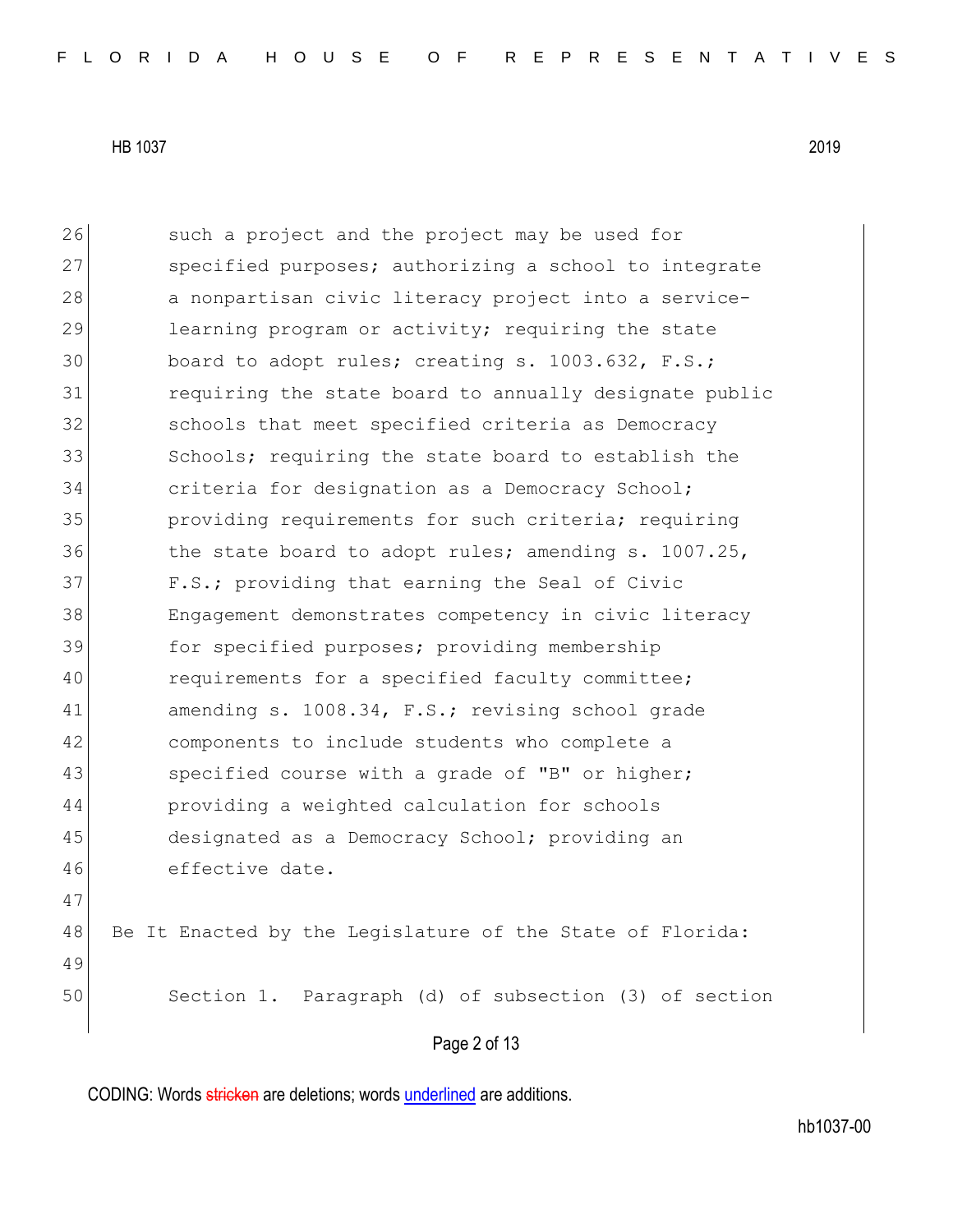51 1003.4282, Florida Statutes, is amended to read:

52 1003.4282 Requirements for a standard high school 53 diploma.—

54 (3) STANDARD HIGH SCHOOL DIPLOMA; COURSE AND ASSESSMENT 55 REQUIREMENTS.-

56 (d) Three credits in social studies.—A student must earn 57 one credit in United States History; one credit in World 58 History; one-half credit in economics, which must include 59 financial literacy; and one-half credit in United States 60 Government or, beginning with students entering grade 9 in the 61 2020-2021 school year, one-half credit in United States 62 Government and Civic Engagement. The United States History EOC 63 assessment constitutes 30 percent of the student's final course 64 grade. The one-half credit in United States Government and Civic 65 Engagement must include an individual or group nonpartisan civic 66 literacy project pursuant to s. 1003.4971 as a laboratory 67 component. The state board shall approve and identify in the 68 Course Code Directory the United States Government and Civic 69 Engagement course. Such course may be offered as a semester 70 course or a yearlong course. 71 Section 2. Section 1003.4321, Florida Statutes, is created 72 to read: 73 1003.4321 Florida Seal of Civic Engagement Program. 74 (1) The Florida Seal of Civic Engagement Program is 75 established to recognize each high school graduate who has

Page 3 of 13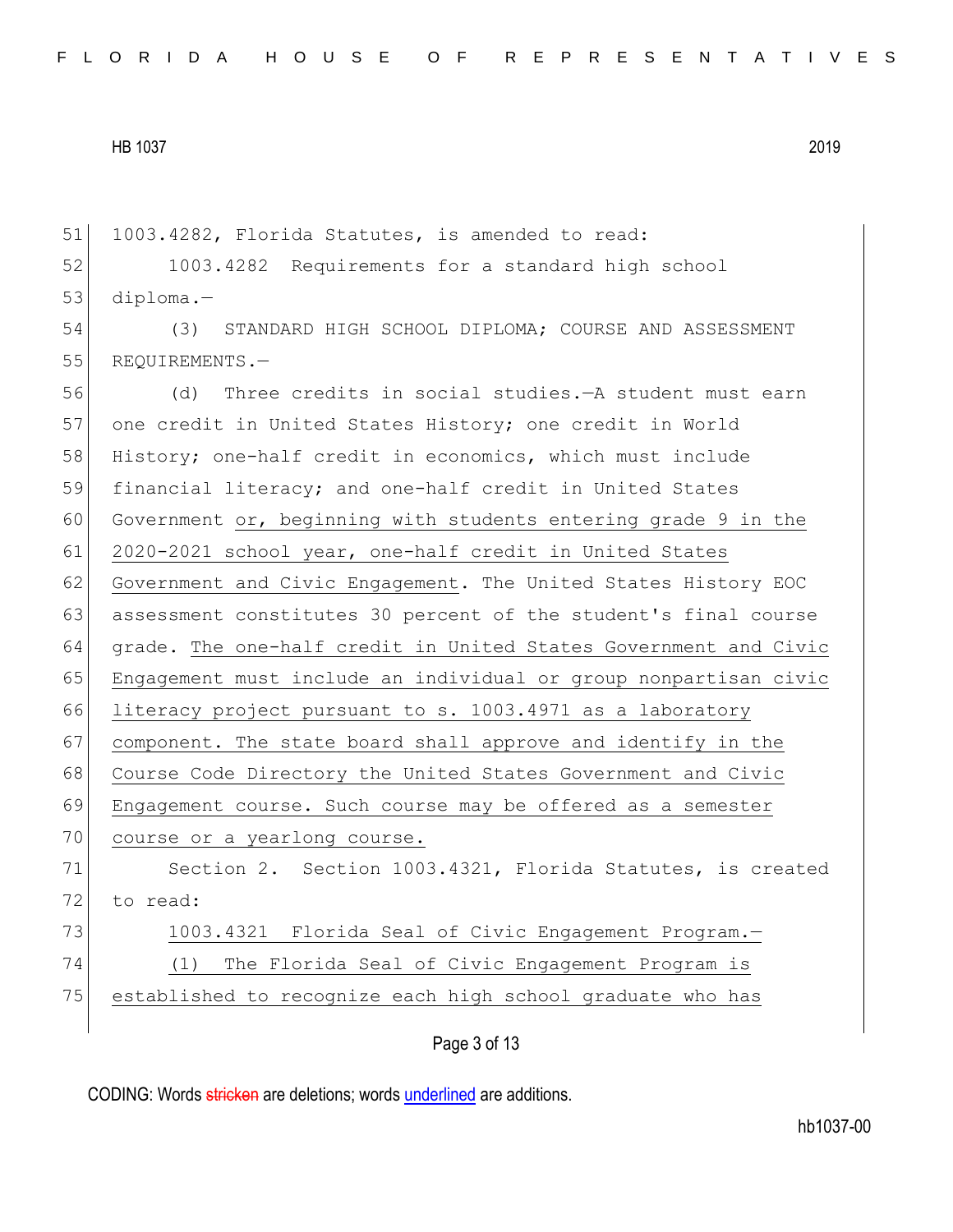76 attained a high level of community involvement and academic 77 achievement in civics. 78 (2) The purpose of the Florida Seal of Civic Engagement 79 Program is to encourage students to understand the basic 80 principles of American democracy and to foster a sense of 81 citizenship and community involvement. 82 (3) Beginning with the 2020-2021 school year, the Seal of 83 Civic Engagement shall be awarded to a high school student who 84 earns a standard high school diploma and who meets the 85 requirements established by the State Board of Education. In 86 establishing the criteria for awarding the Seal of Civic 87 Engagement, the state board shall include all of the following: 88 (a) Completion of the United States Government and Civic 89 Engagement course with a grade of "B" or higher. 90 (b) Community service or extracurricular activities that 91 are related to civic engagement. 92 (c) Additional academic achievement in courses that 93 include the study of civics and the United States Government. 94 (4) The Commissioner of Education shall: 95 (a) Prepare and provide to each school district an 96 appropriate insignia to affix to a student's diploma indicating 97 that the student has been awarded the Seal of Civic Engagement. 98 (b) Provide information necessary for school districts to 99 successfully implement the program. 100 (5) Each school district shall:

# Page 4 of 13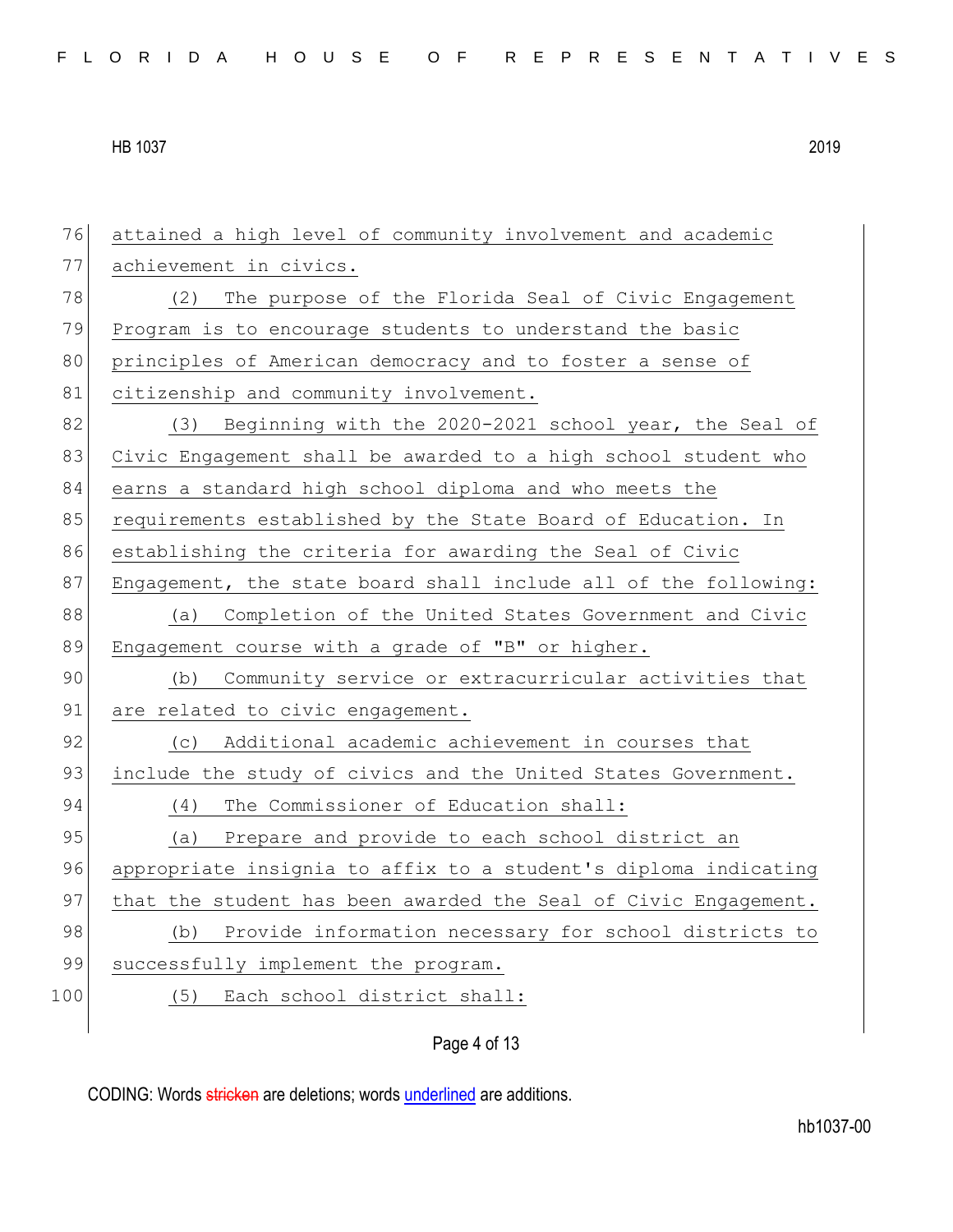101 (a) Maintain appropriate records to identify a student who 102 has met the requirements to receive the Seal of Civic 103 Engagement. 104 (b) Provide the commissioner with the number of students 105 who have met the requirements to receive the Seal of Civic 106 Engagement. 107 (c) Affix the appropriate insignia to the student's 108 diploma and indicate on the student's transcript that the 109 student has earned the Seal of Civic Engagement. 110 (6) A school district or the Department of Education may 111 not charge a fee for the Seal of Civic Engagement. 112 (7) The state board shall adopt rules to implement this 113 section. Such rules must, at a minimum, include all of the 114 following: 115 (a) The requirements a student must meet to be awarded the 116 Seal of Civic Engagement. 117 (b) A process to confirm a student's successful completion 118 of the requirements to receive the Seal of Civic Engagement. 119 Section 3. Subsection (1) of section 1003.497, Florida 120 Statutes, is amended to read: 121 1003.497 Service learning.-122 (1) The Department of Education shall encourage school 123 districts to initiate, adopt, expand, and institutionalize 124 service-learning programs, activities, and policies in 125 kindergarten through grade 12, including nonpartisan civic

Page 5 of 13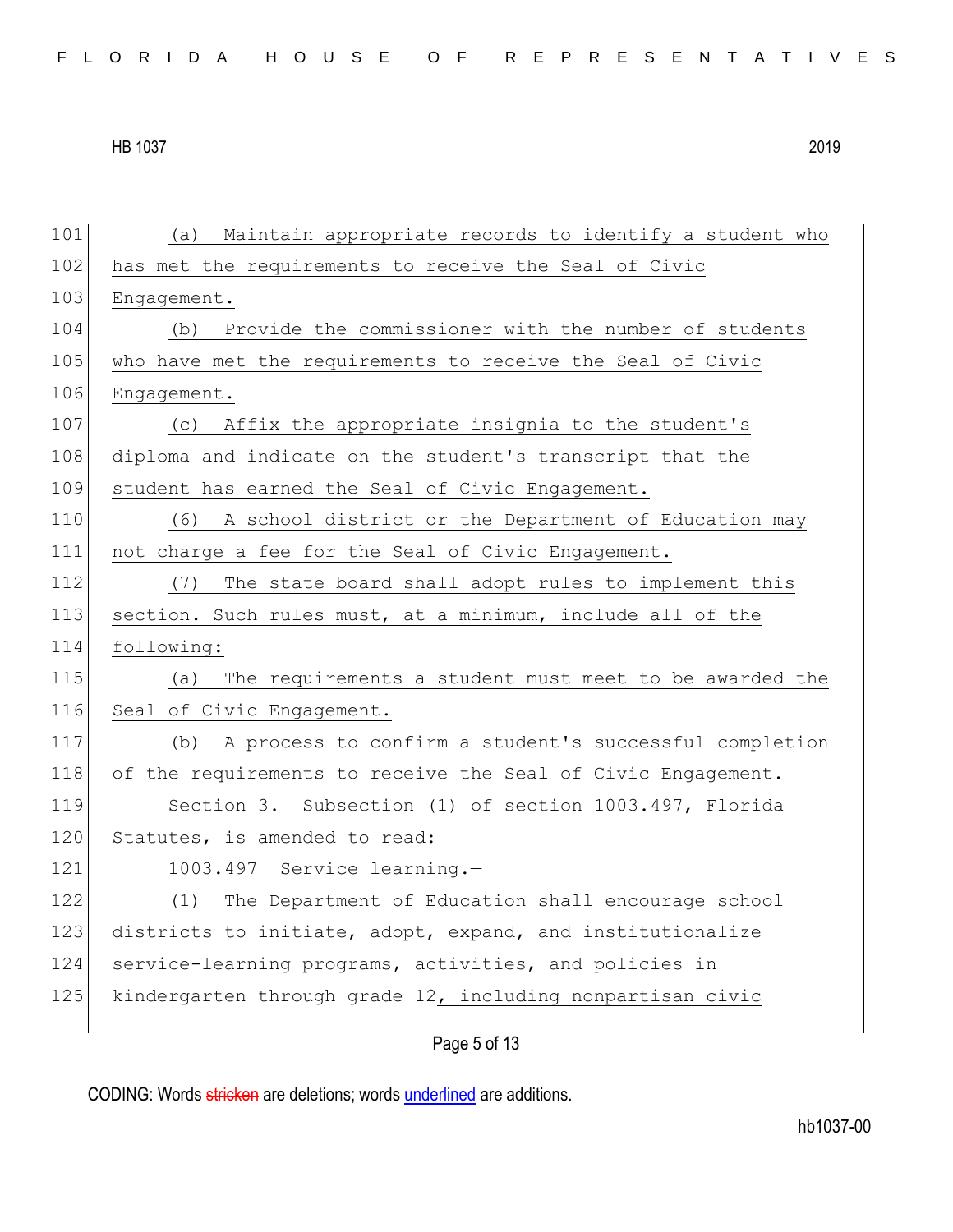126 literacy projects under s. 1003.4971. Service learning refers to 127 a student-centered, research-based teaching and learning 128 strategy that engages students in meaningful service activities 129 in their schools or communities. Service-learning activities are 130 directly tied to academic curricula, standards, and course, 131 district, or state assessments. Service-learning activities 132 foster academic achievement, character development, civic 133 engagement, and career exploration and enable students to apply 134 curriculum content, skills, and behaviors taught in the 135 classroom. 136 Section 4. Section 1003.4971, Florida Statutes, is created 137 to read: 138 1003.4971 Nonpartisan Civic Literacy Projects. 139 (1) Beginning with students entering grade 9 in the 2020- 140 2021 school year, students shall complete a nonpartisan civic 141 literacy project as the laboratory component of the United 142 States Government and Civic Engagement course offered under s. 143 1003.4282. The State Board of Education shall develop the 144 minimum criteria for a nonpartisan civic literacy project and a 145 process for a district school board to confirm a student's 146 completion of the project. The criteria for nonpartisan civic 147 literacy projects must, at a minimum, require a student to: 148 (a) Identify a civic issue that impacts his or her 149 community. 150 (b) Rigorously research the issue from multiple

Page 6 of 13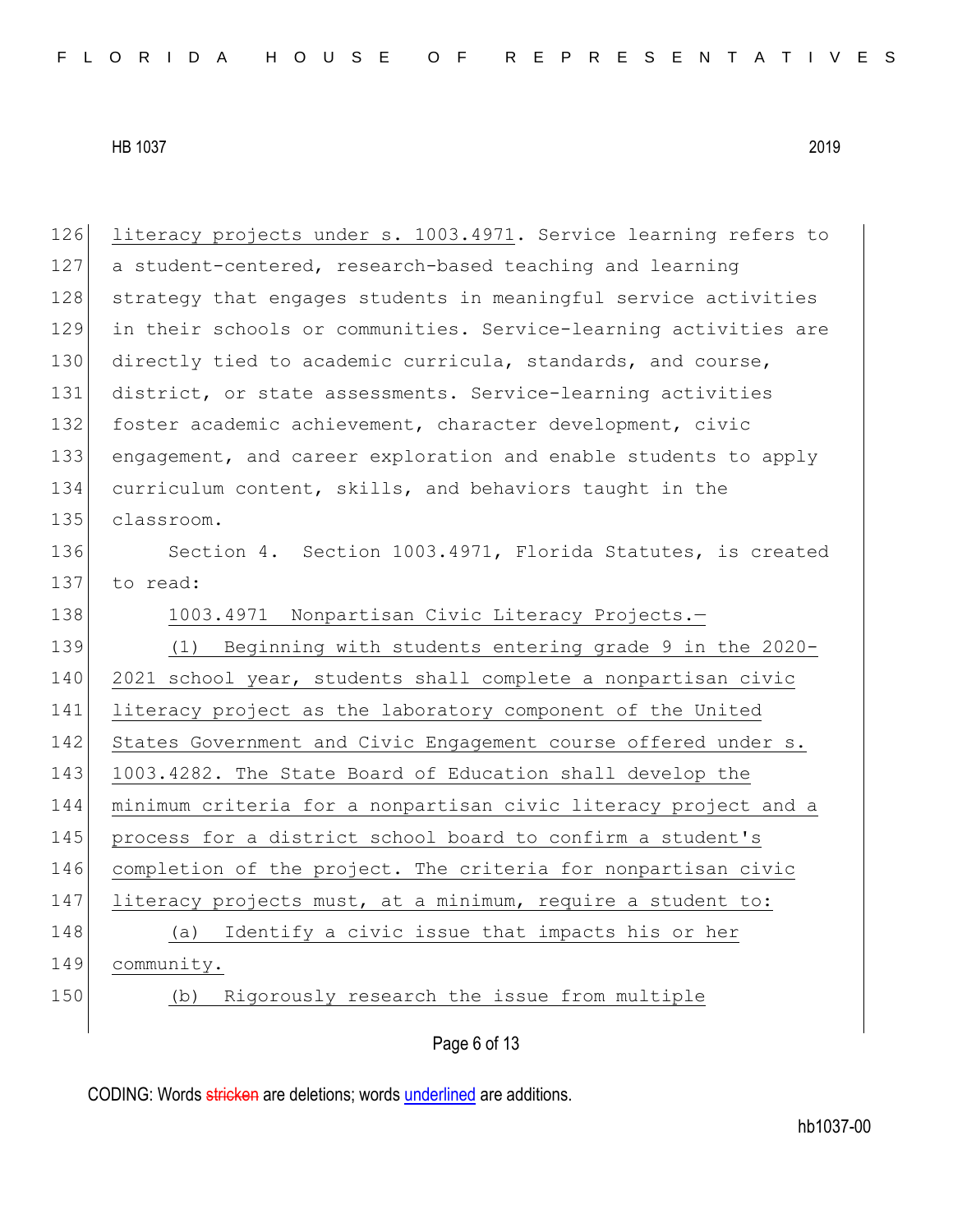Page 7 of 13 151 perspectives and develop a plan for his or her personal 152 involvement in addressing the issue. 153 (c) Create a portfolio to evaluate and reflect upon his or 154 her experience and the outcomes of his or her involvement. 155 (2)(a) A nonpartisan civic literacy project must be 156 nonpartisan in nature and focus on addressing at least one 157 community issue. 158 (b) A nonpartisan civic literacy project must promote a 159 student's ability to consider differing points of view and 160 engage in civil discourse with individuals who hold an opposing 161 opinion. 162 (c) A student may not receive remuneration for his or her 163 work relating to the nonpartisan civic literacy project. 164 (d) The hours that a high school student devotes to a 165 nonpartisan civic literacy project may be counted toward meeting 166 community service requirements for high school graduation and 167 community service requirements for participation in the Florida 168 Bright Futures Scholarship Program. School districts are 169 encouraged to include and accept nonpartisan civic literacy 170 project activities and hours in requirements for academic 171 awards, especially those awards that currently include community 172 service as a criterion or selection factor. 173 (3) The state board shall adopt rules to administer this 174 section. 175 Section 5. Section 1003.632, Florida Statutes, is created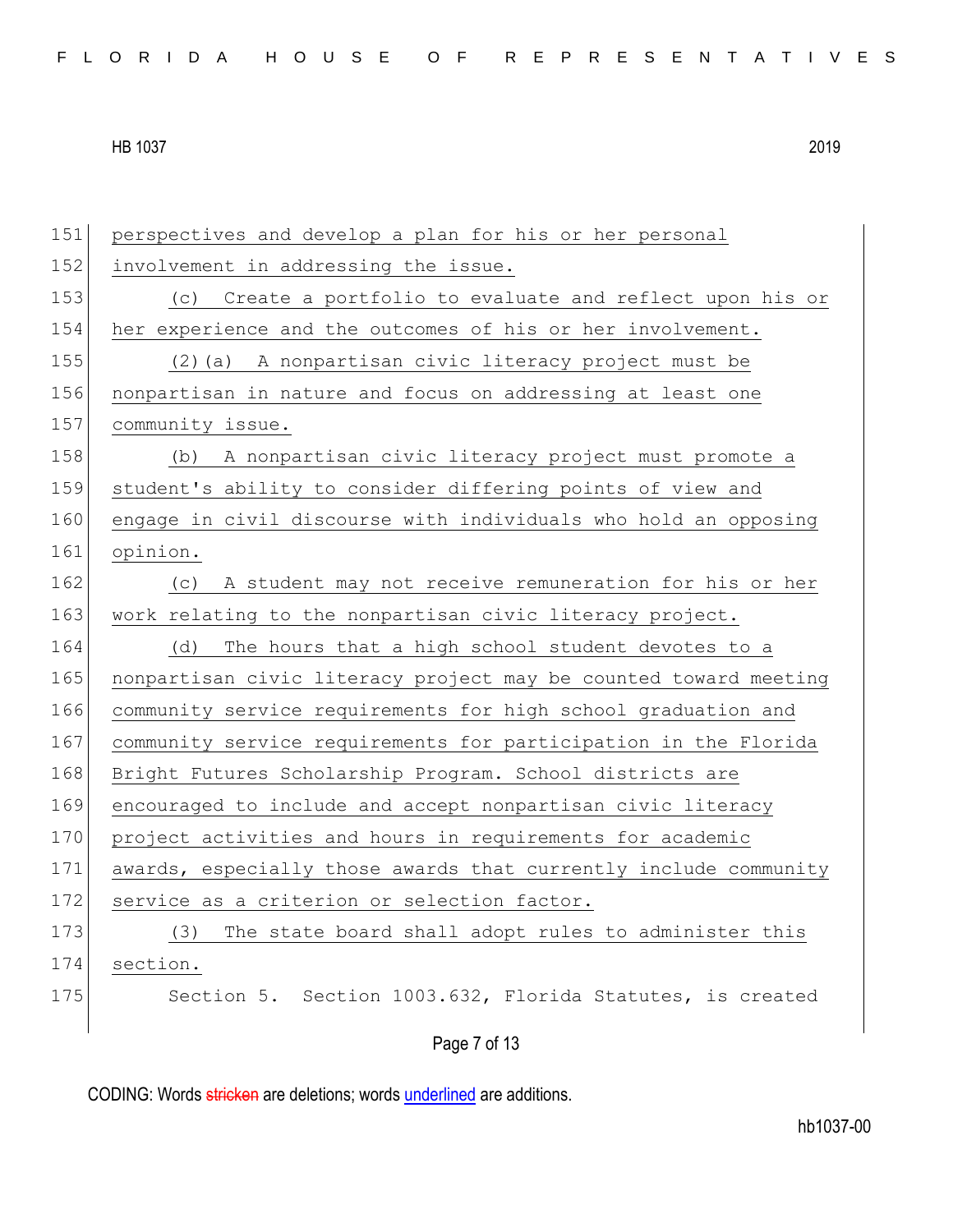| 176 | to read:                                                         |
|-----|------------------------------------------------------------------|
| 177 | 1003.632 Democracy Schools. The purpose of this section is       |
| 178 | to recognize each public school in the state that demonstrates a |
| 179 | commitment to integrating high-quality civic learning, including |
| 180 | civic-engagement skills, into its academic curricula.            |
| 181 | The State Board of Education shall annually designate<br>(1)     |
| 182 | each public school in the state that provides students with      |
| 183 | high-quality civic learning, including civic-engagement skills,  |
| 184 | as a Democracy School.                                           |
| 185 | (2) The state board shall establish the criteria for             |
| 186 | designation as a Democracy School. The criteria must include all |
| 187 | of the following:                                                |
| 188 | Offering the United States Government and Civic<br>(a)           |
| 189 | Engagement course as a yearlong course.                          |
| 190 | The extent to which strategies to develop high-quality<br>(b)    |
| 191 | civic learning, including civic-engagement skills, are           |
| 192 | integrated into the classroom using best instructional           |
| 193 | practices.                                                       |
| 194 | The scope of integration of high-quality civic<br>(C)            |
| 195 | learning, including civic-engagement skills, across the school's |
| 196 | curricula.                                                       |
| 197 | The extent to which school administrators and<br>(d)             |
| 198 | instructional personnel have made high-quality civic learning,   |
| 199 | including civic-engagement skills, an instructional priority.    |
| 200 | The extent to which the school supports<br>(e)                   |
|     |                                                                  |

Page 8 of 13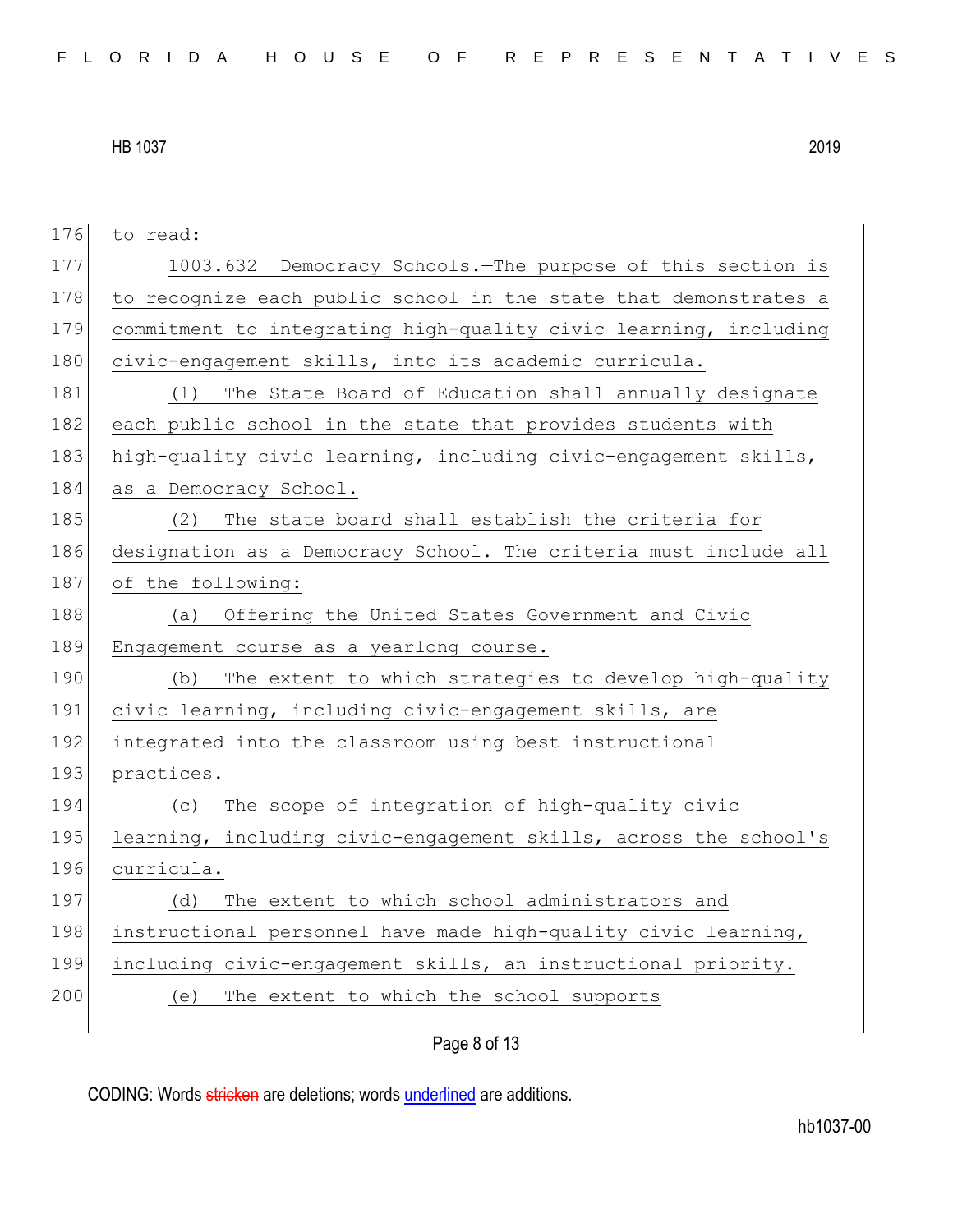201 interdisciplinary, teacher-led professional learning communities 202 to support continuous improvement in instruction and student 203 achievement. 204 (3) The state board shall adopt rules to administer this 205 section. 206 Section 6. Subsection (4) of section 1007.25, Florida 207 Statutes, is amended to read: 208 1007.25 General education courses; common prerequisites; 209 other degree requirements.-210 (4) Beginning with students initially entering a Florida 211 College System institution or state university in the 2018-2019 212 school year and thereafter, each student must demonstrate 213 competency in civic literacy. Students must have the option to 214 demonstrate competency through successful completion of a civic 215 literacy course,  $\theta$  by achieving a passing score on an 216 assessment, or, beginning in the 2020-2021 school year, by 217 earning the Seal of Civic Engagement pursuant to s. 1003.4321. 218 The State Board of Education must adopt in rule and the Board of 219 Governors must adopt in regulation at least one existing 220 assessment that measures competencies consistent with the 221 required course competencies outlined in paragraph (b). The 222 chair of the State Board of Education and the chair of the Board 223 of Governors, or their respective designees, shall jointly 224 appoint a faculty committee, representing faculty from public 225 postsecondary educational institutions located in counties of

Page 9 of 13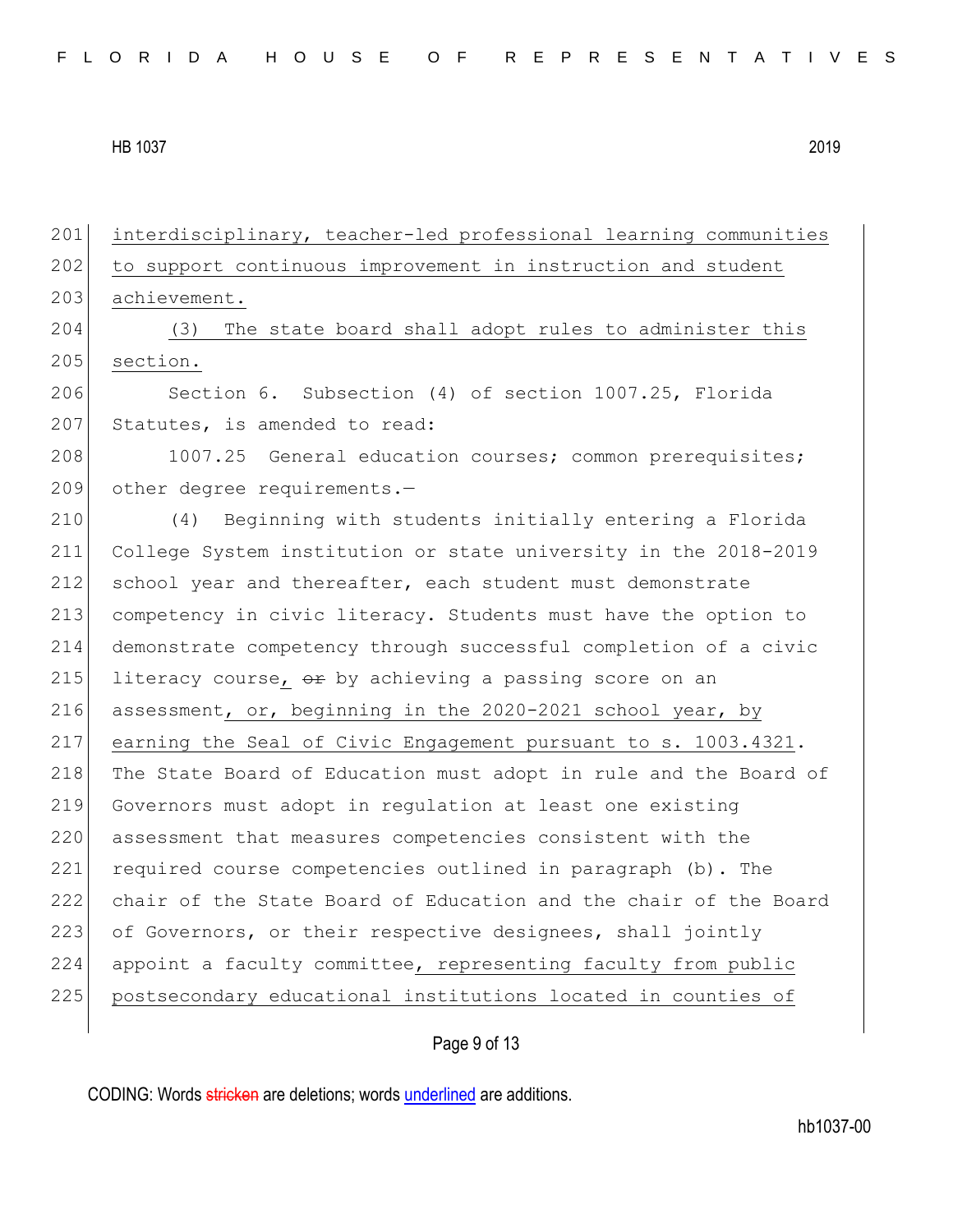226 varying size and demographic makeup, to: 227 (a) Develop a new course in civic literacy or revise an 228 existing general education core course in American History or 229 American Government to include civic literacy. 230 (b) Establish course competencies and identify outcomes 231 that include, at a minimum, an understanding of the basic 232 principles of American democracy and how they are applied in our 233 republican form of government, an understanding of the United 234 States Constitution, knowledge of the founding documents and how 235 they have shaped the nature and functions of our institutions of 236 | self-governance, and an understanding of landmark Supreme Court 237 cases and their impact on law and society. 238 Section 7. Paragraph (b) of subsection (3) of section 239 1008.34, Florida Statutes, is amended to read: 240 1008.34 School grading system; school report cards; 241 district grade.-242 (3) DESIGNATION OF SCHOOL GRADES.-243 (b)1. Beginning with the 2014-2015 school year, a school's 244 grade shall be based on the following components, each worth 100 245 points:  $246$  a. The percentage of eligible students passing statewide, 247 | standardized assessments in English Language Arts under s. 248 1008.22(3). 249 b. The percentage of eligible students passing statewide, 250 standardized assessments in mathematics under s. 1008.22(3).

## Page 10 of 13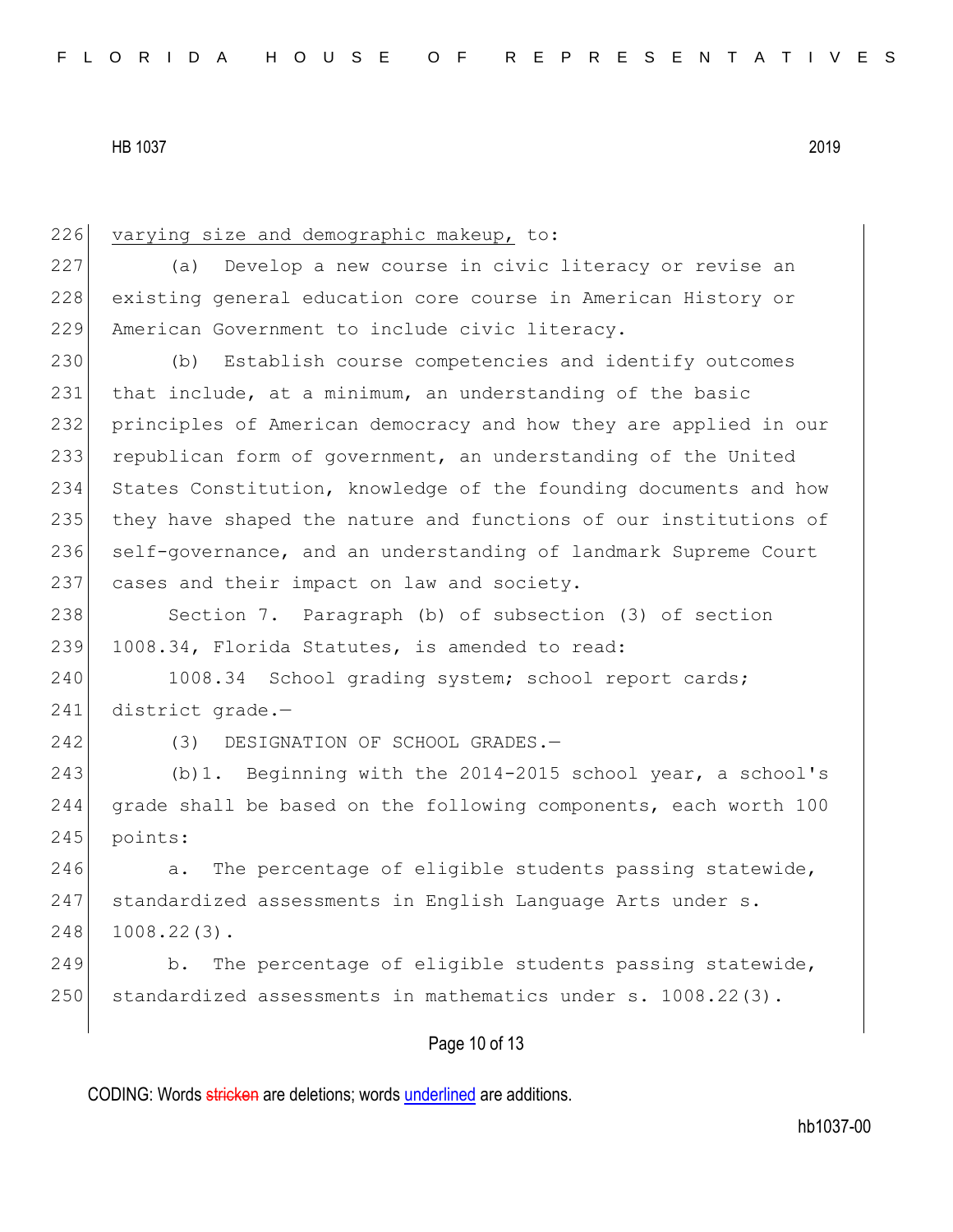251 c. The percentage of eligible students passing statewide, 252 standardized assessments in science under s. 1008.22(3). 253 d. The percentage of eligible students passing statewide, 254 standardized assessments in social studies under s. 1008.22(3). 255 e. The percentage of eligible students who make Learning 256 Gains in English Language Arts as measured by statewide, 257 standardized assessments administered under s. 1008.22(3). 258 f. The percentage of eligible students who make Learning 259 Gains in mathematics as measured by statewide, standardized 260 assessments administered under s. 1008.22(3). 261 g. The percentage of eligible students in the lowest 25 262 percent in English Language Arts, as identified by prior year 263 performance on statewide, standardized assessments, who make 264 Learning Gains as measured by statewide, standardized English 265 Language Arts assessments administered under s. 1008.22(3). 266 h. The percentage of eligible students in the lowest 25 267 percent in mathematics, as identified by prior year performance 268 on statewide, standardized assessments, who make Learning Gains 269 as measured by statewide, standardized Mathematics assessments 270 administered under s. 1008.22(3). 271 i. For schools comprised of middle grades 6 through 8 or 272 grades 7 and 8, the percentage of eligible students passing high 273 school level statewide, standardized end-of-course assessments 274 or attaining national industry certifications identified in the 275 CAPE Industry Certification Funding List pursuant to rules

## Page 11 of 13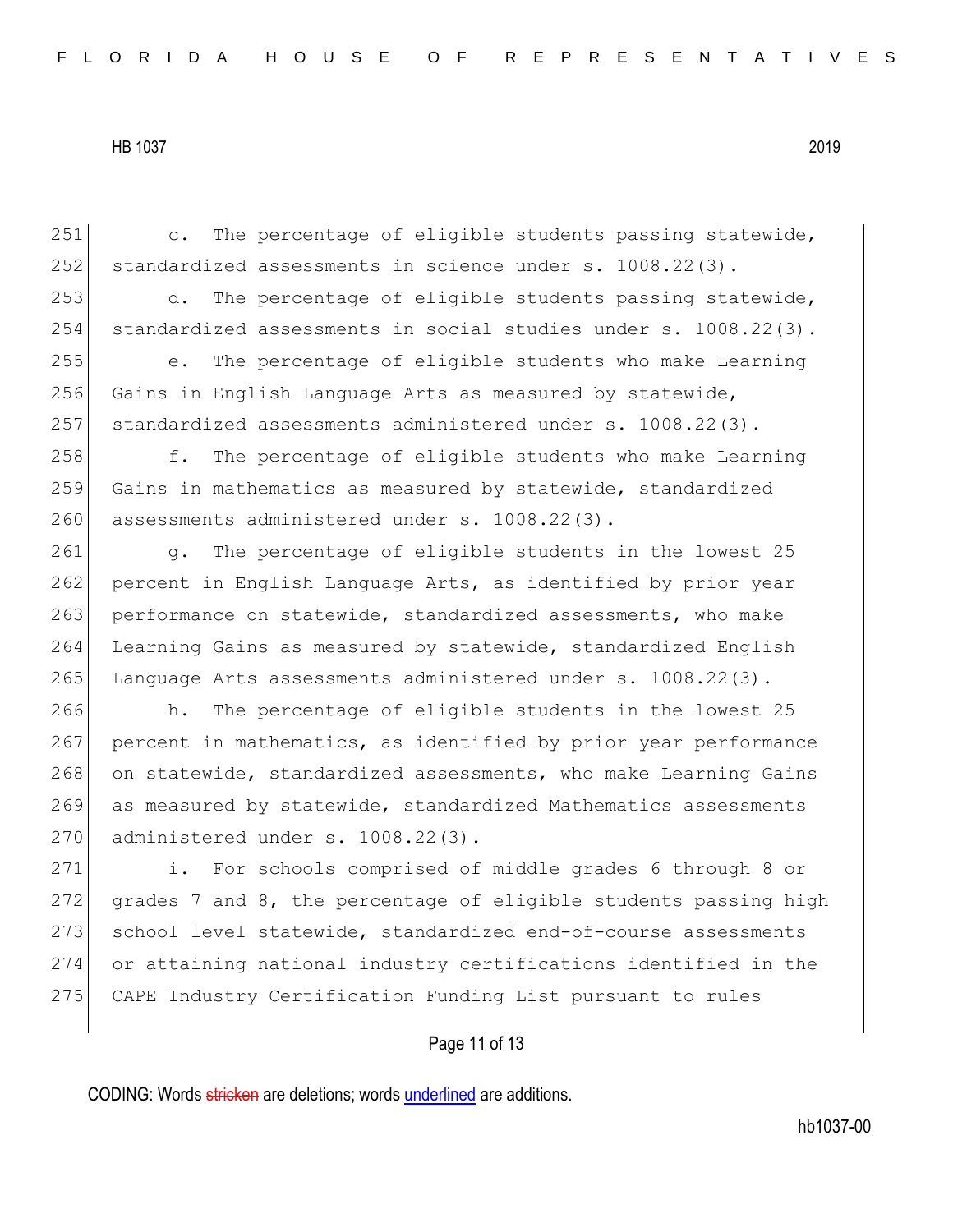276 adopted by the State Board of Education. 277 278 In calculating Learning Gains for the components listed in sub-279 subparagraphs  $e.-h.$ , the State Board of Education shall require 280 that learning growth toward achievement levels  $3, 4,$  and  $5$  is 281 demonstrated by students who scored below each of those levels 282 in the prior year. In calculating the components in sub-283 subparagraphs  $a.-d.$ , the state board shall include the 284 performance of English language learners only if they have been 285 enrolled in a school in the United States for more than 2 years. 286 2. For a school comprised of grades 9, 10, 11, and 12, or 287 grades 10, 11, and 12, the school's grade shall also be based on 288 the following components, each worth 100 points: 289 a. The 4-year high school graduation rate of the school as 290 defined by state board rule. 291 b. The percentage of students who were eligible to earn 292 college and career credit through College Board Advanced 293 Placement examinations, International Baccalaureate

294 examinations, dual enrollment courses, or Advanced International 295 Certificate of Education examinations;  $\Theta$ r who, at any time 296 during high school, earned national industry certification 297 identified in the CAPE Industry Certification Funding List, 298 pursuant to rules adopted by the state board; or beginning with 299 the 2020-2021 school year, who complete the United States 300 Government and Civic Engagement course with a grade of "B" or

### Page 12 of 13